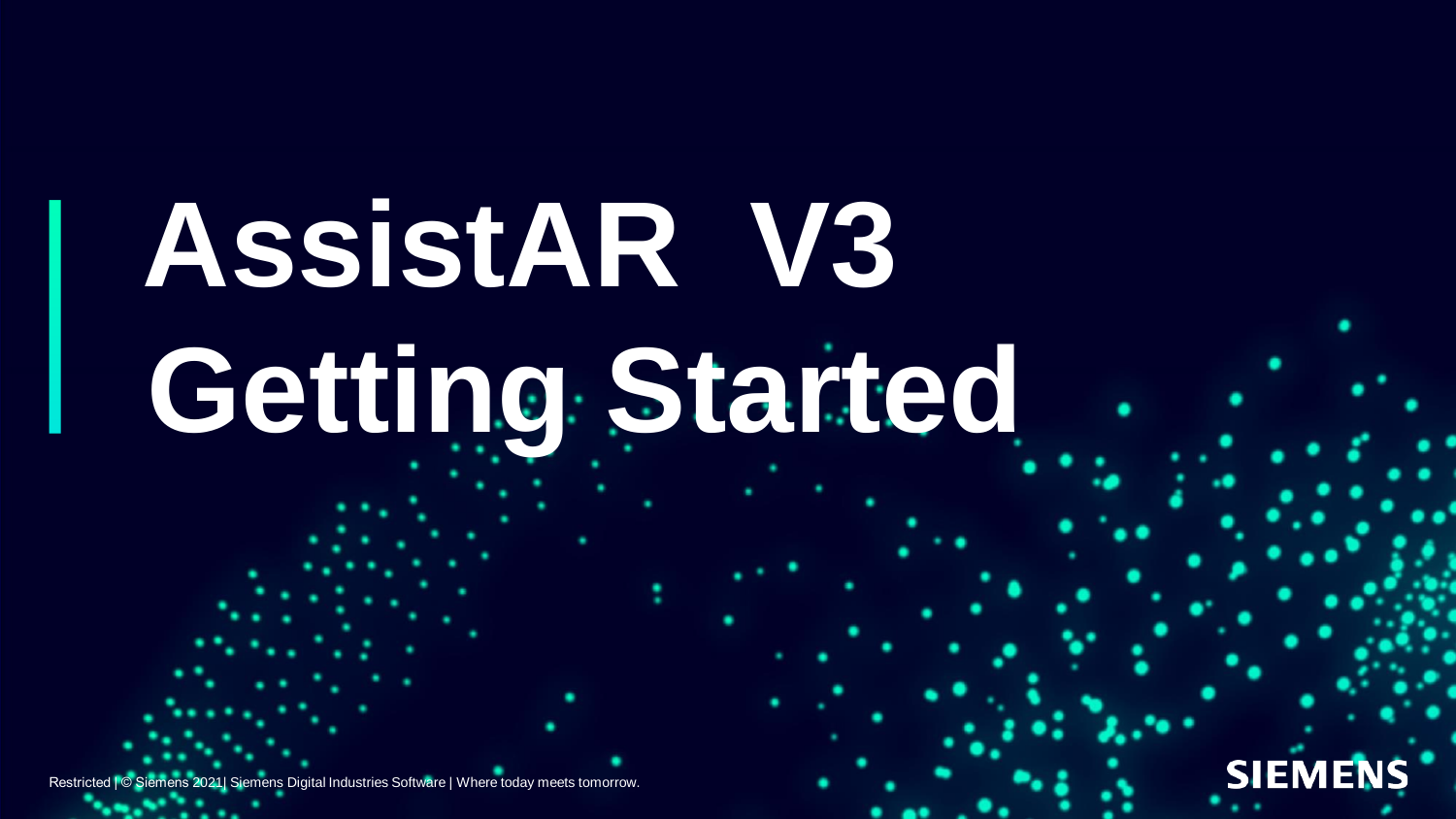#### **AssistAR Installation**

- Extract the Zip file to your desire location
- The Zip file includes the AssistAR app and a sample RBOP of the REALSENSE camera box



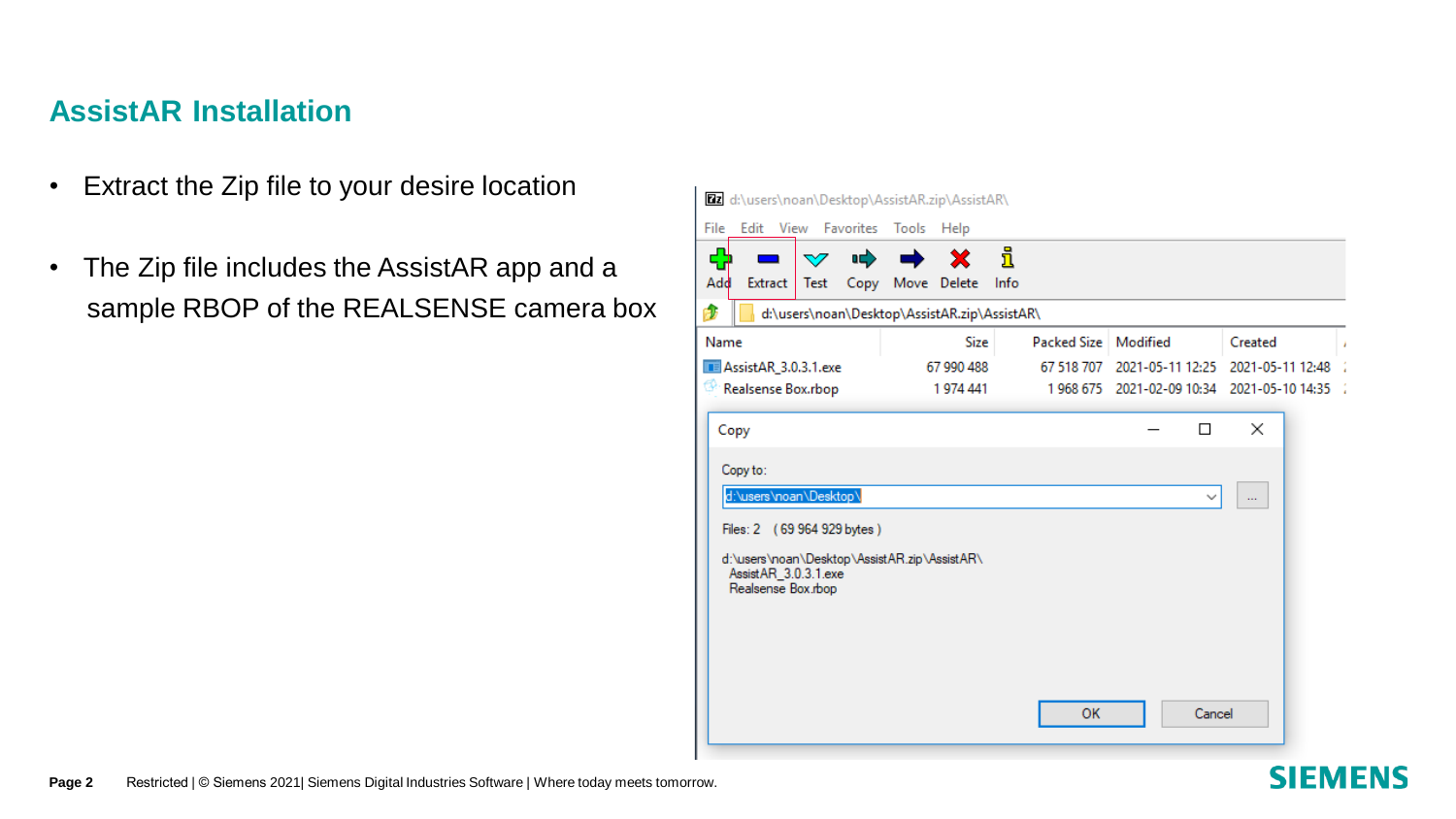#### **AssistAR Installation**

• Download and Run AssistAR Setup and installation

| Setup - AssistAR version 3.0.1.24                                                      |        |
|----------------------------------------------------------------------------------------|--------|
| <b>Select Destination Location</b><br>Where should AssistAR be installed?              |        |
| Setup will install AssistAR into the following folder.                                 |        |
| To continue, click Next. If you would like to select a different folder, click Browse. |        |
| C: \Program Files\SkillReal\AssistAR                                                   | Browse |
|                                                                                        |        |
|                                                                                        |        |
|                                                                                        |        |
|                                                                                        |        |
|                                                                                        |        |
|                                                                                        |        |
|                                                                                        |        |
| At least 487.1 MB of free disk space is required.                                      |        |
| <b>Next</b>                                                                            | Cancel |

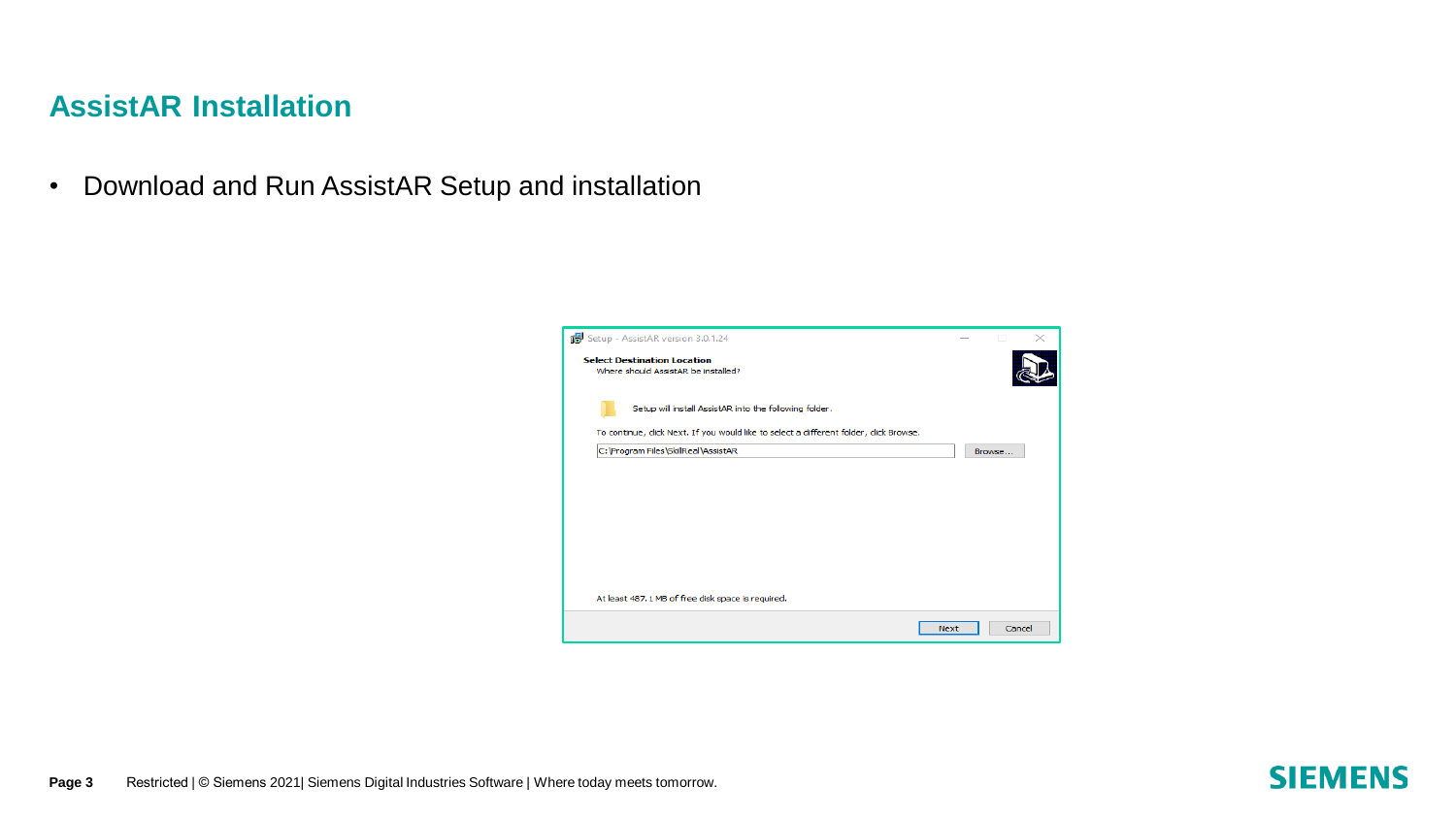#### **Camera setup**

AssistAR using Intel LiDAR camera L5151 can be purchase [on line](https://www.intelrealsense.com/lidar-camera-l515/)  Connect the camera as follow to **USB 3.x port**

\*\* **Make sure you connect your REALSENSE camera before you open the AssistAR app.**



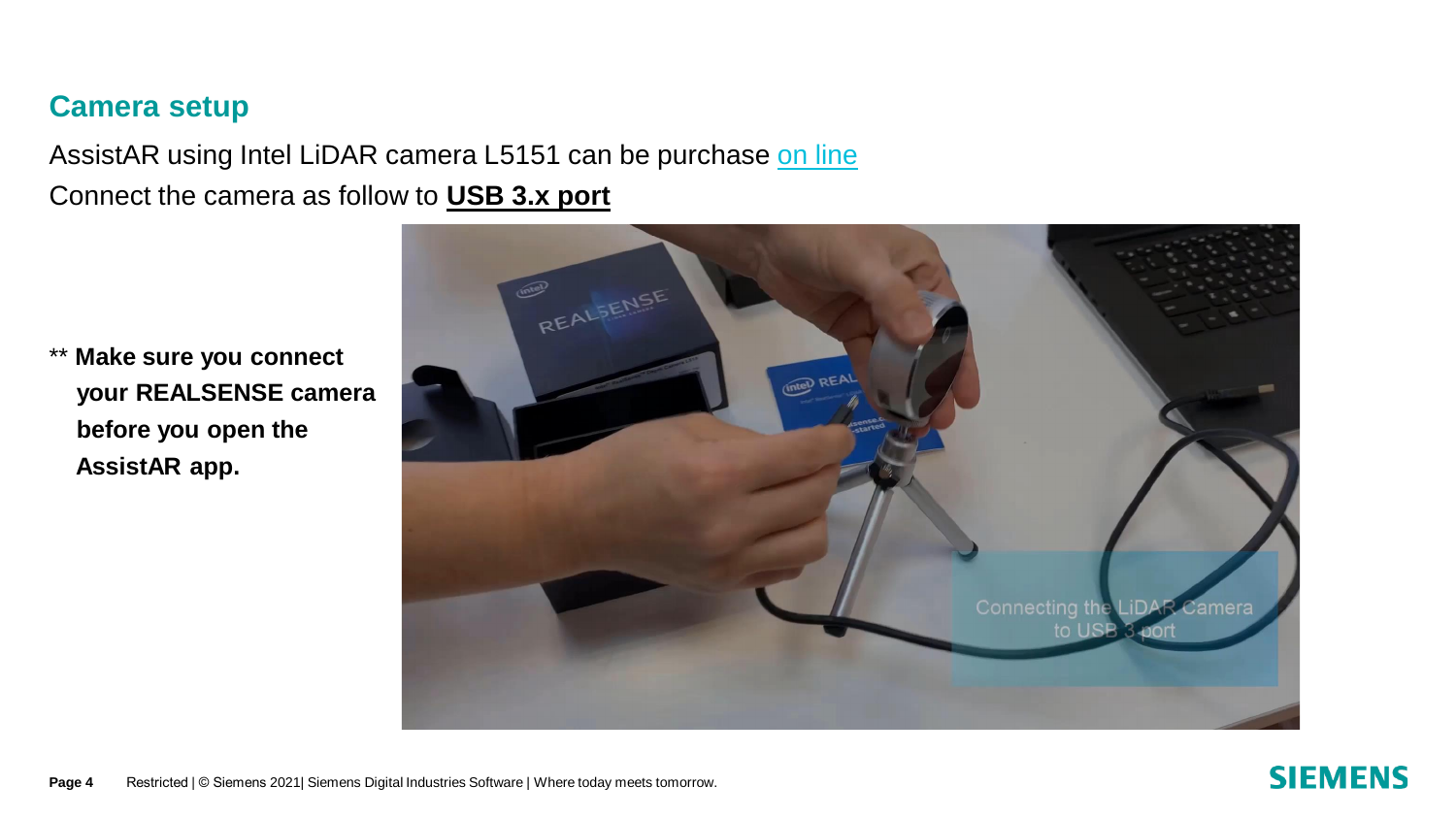#### **AssistAR Licensee**

- Start the AssistAR Application (icon on the desktop)
- Enter your license key you received via E-mail
- Paste the Key "License Key" field and press "Register"
- The system is now ready to use



#### **AssistAR Registration**

| A license key is required to activate your AssistAR application.                          |  |
|-------------------------------------------------------------------------------------------|--|
| To get a license key, send the computer ID displayed below, to SkillReal<br>support team. |  |
| √Support@skillreal.com                                                                    |  |
|                                                                                           |  |
|                                                                                           |  |
| Copy                                                                                      |  |
| License Key                                                                               |  |
| Paste                                                                                     |  |
| Register<br>Quit                                                                          |  |

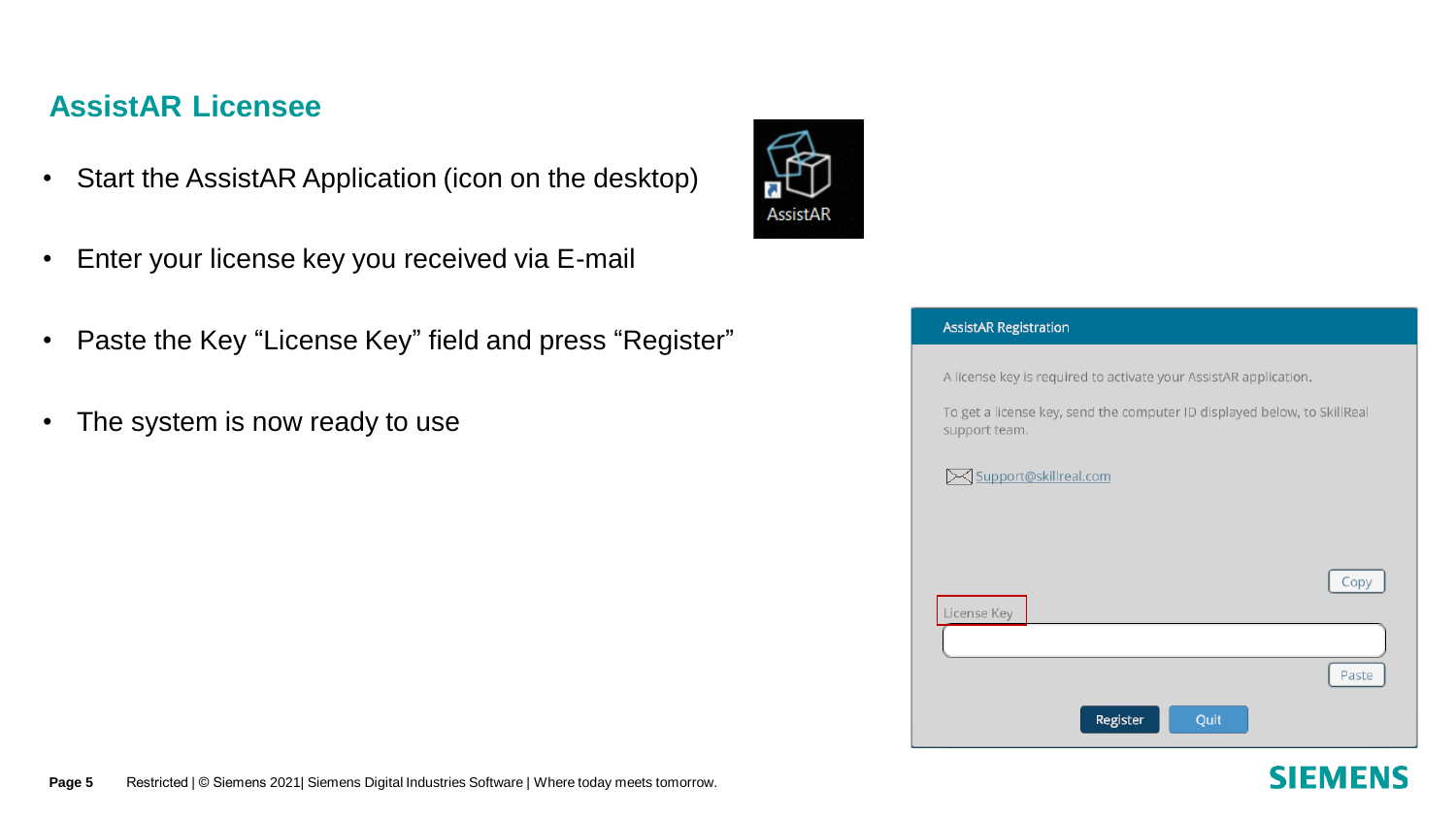### **Loading example model**

- Open the AssistAR application
- Click on Open Model icon to load the sample file (RBOP) that you received with your download.
- Click "Start positioning" to start the process



Later

Start position

• Place the box on a white area (or paper) and follow the instruction as shown in the following movie





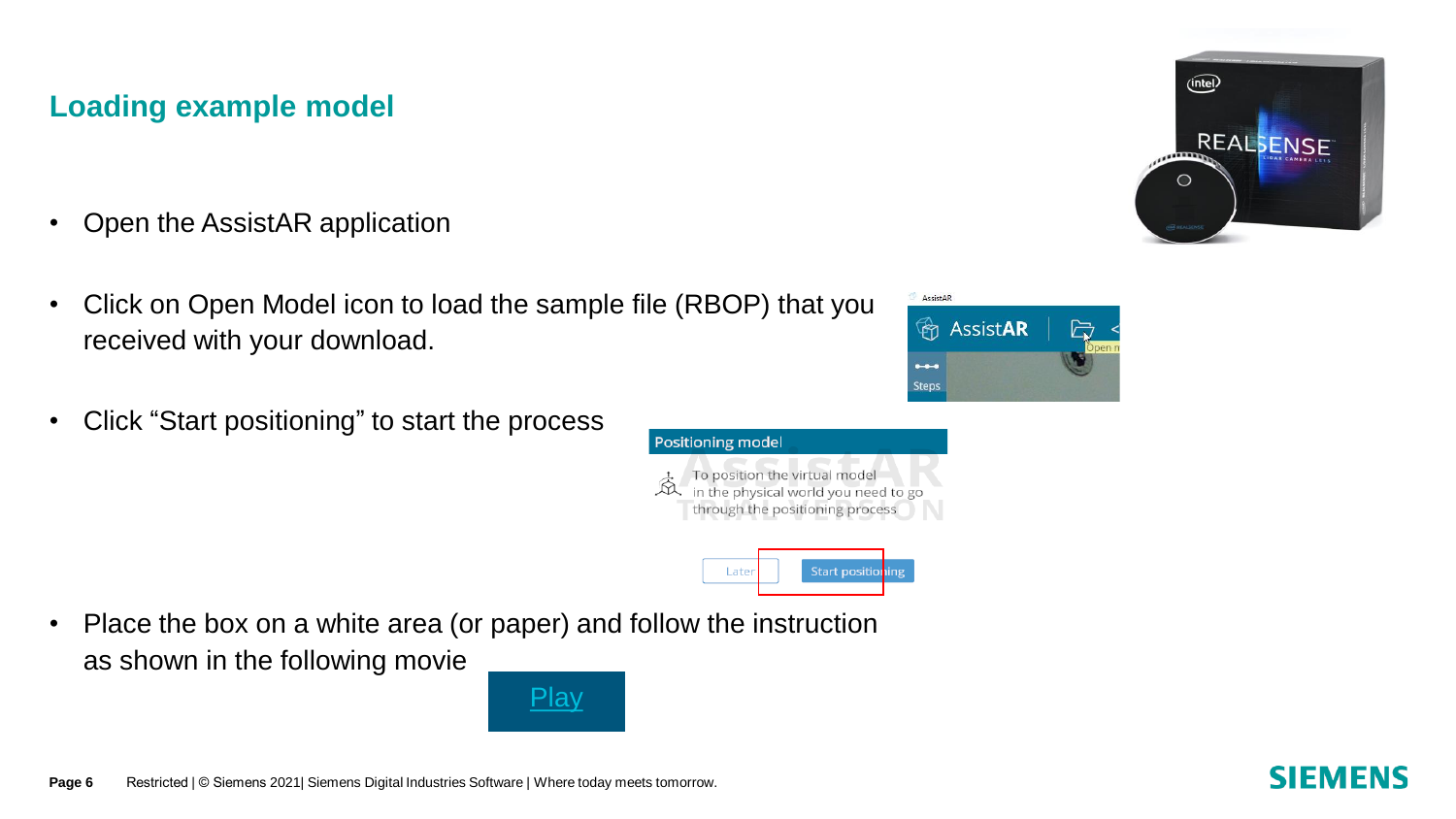

## **Lean by example Closing the Camera Box**





**Page 7** Restricted | © Siemens 2021| Siemens Digital Industries Software | Where today meets tomorrow.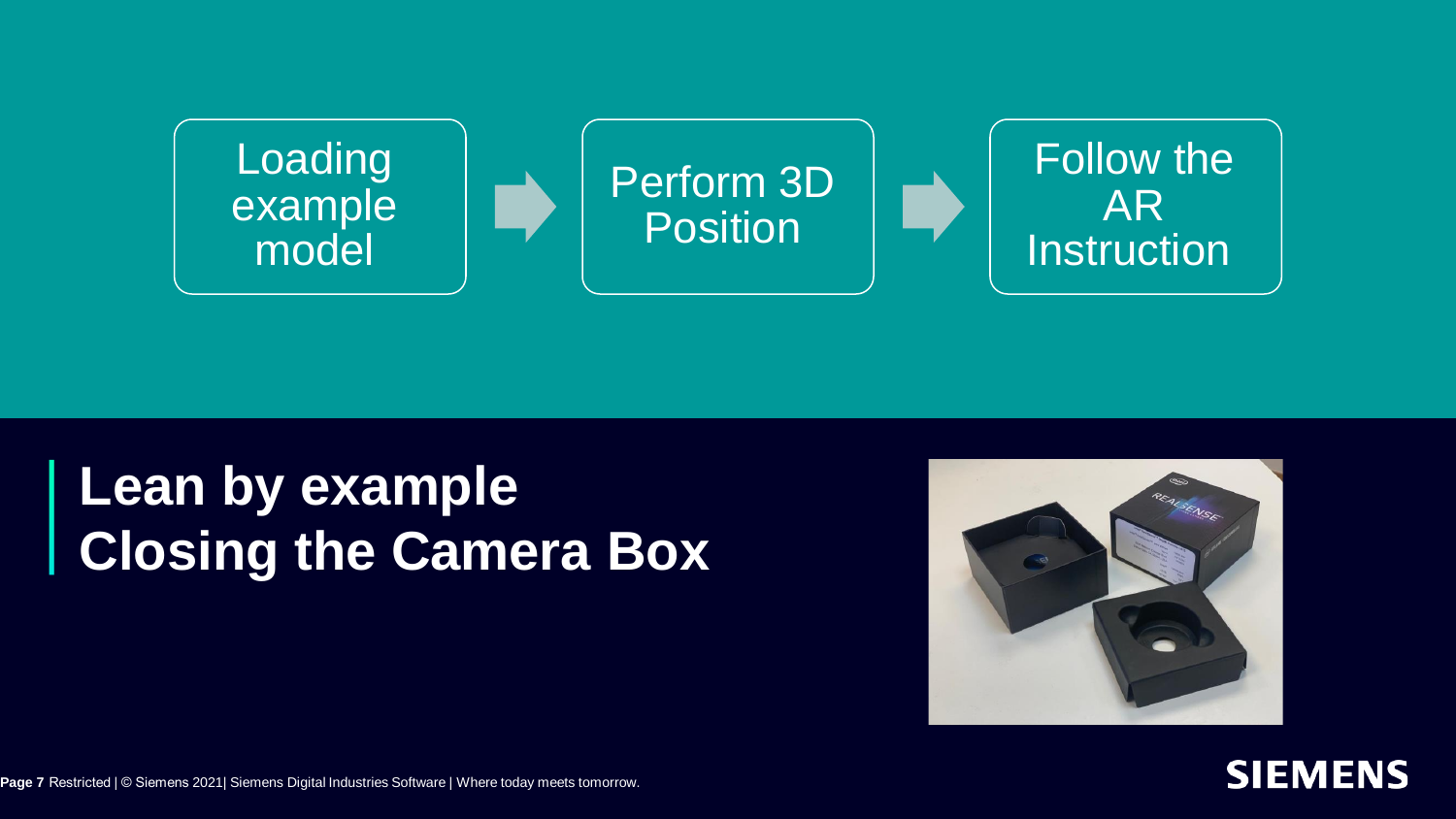#### **Perform 3D Position**

Guidelines :

- Try to select some of the points on different faces.
- If you are getting blocked areas for point selection, Change the box angle to the camera.
- Try to select point on surfaces next to the corners and not the corners themselves.



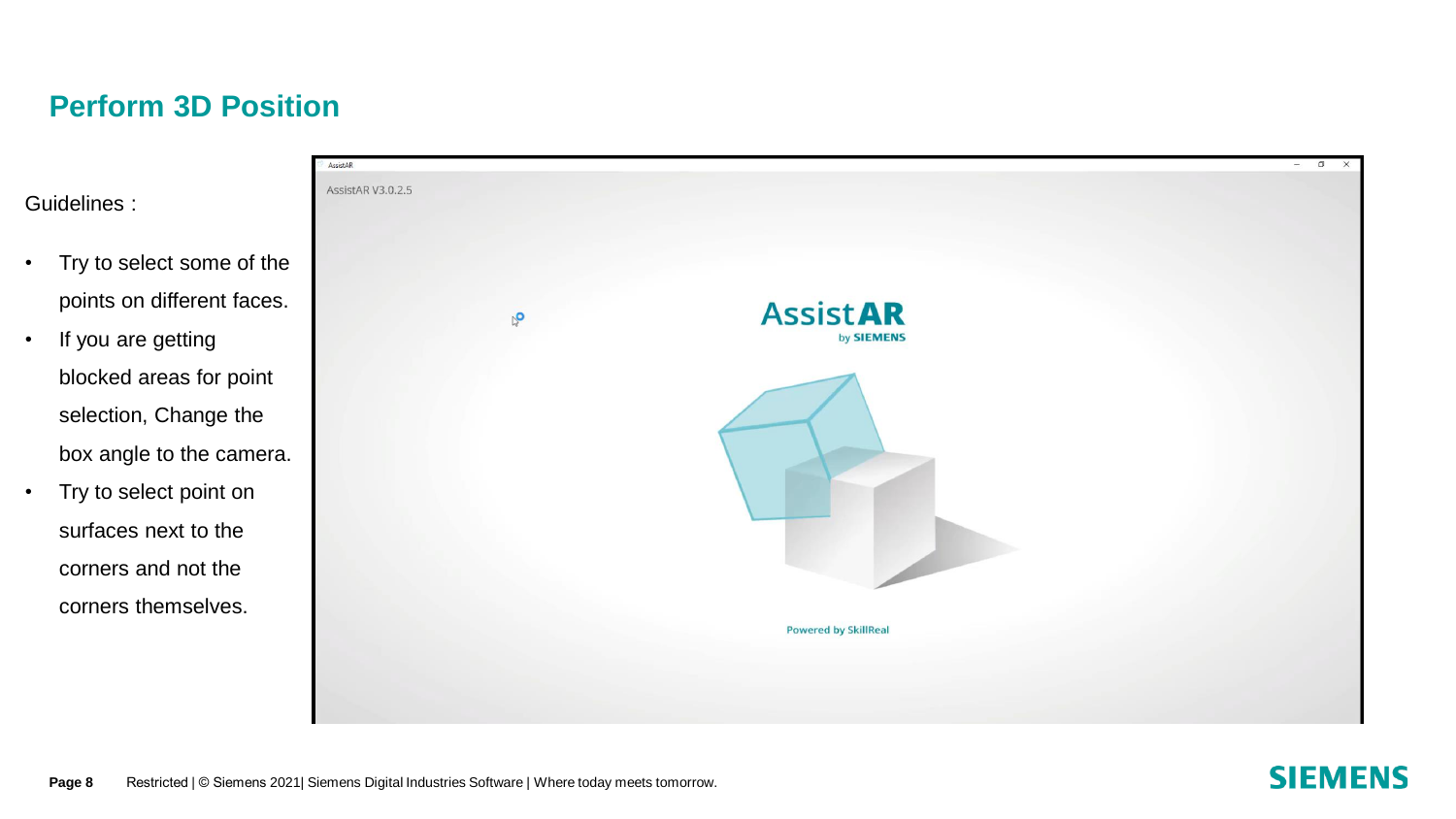#### **Follow the AR Instruction**



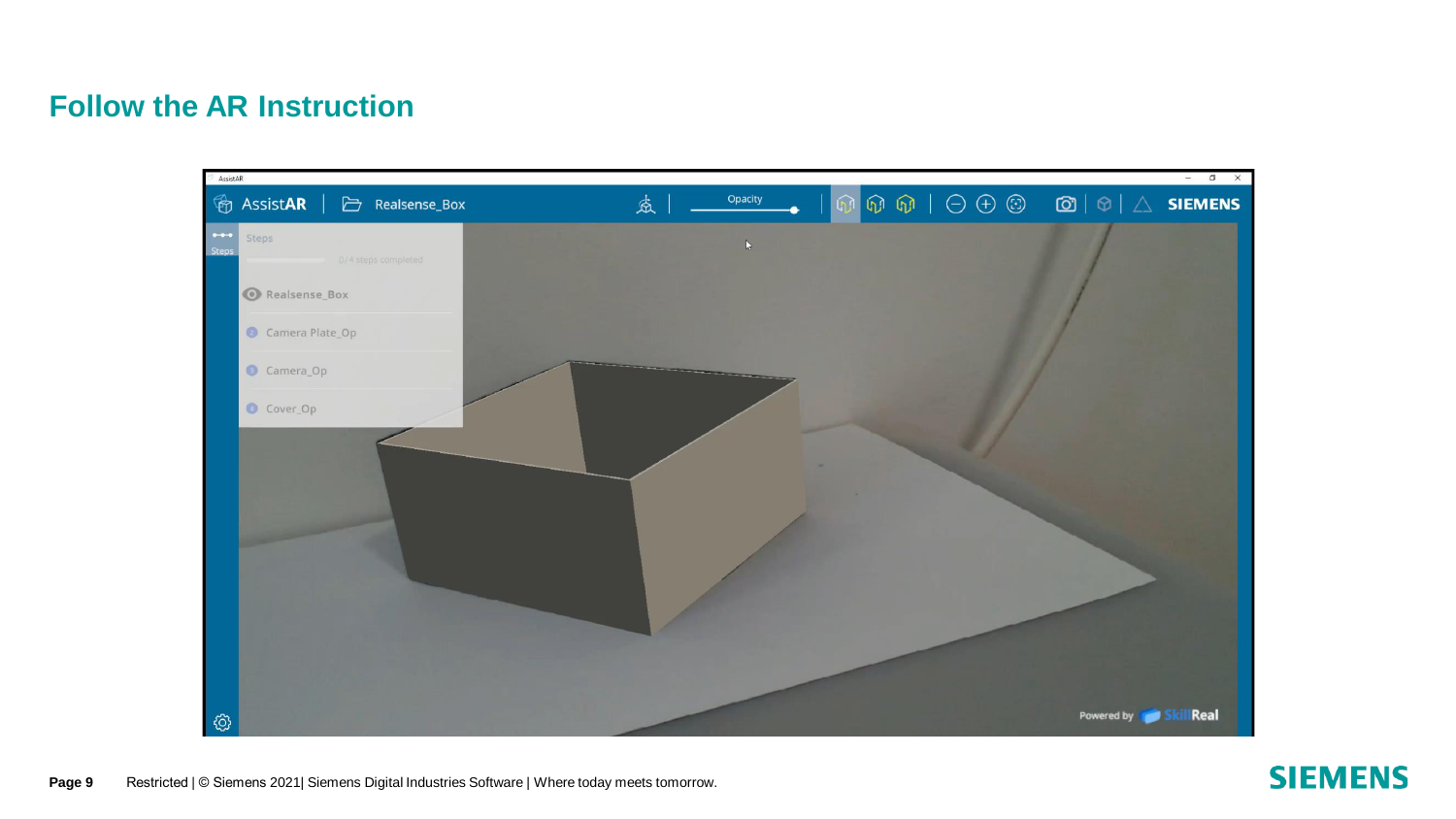#### **We want to hear you**

AssistAR is a new and innovative product.

Anyone who start using it is important to us to get feedback, comments and questions.

Please do not hesitate to contact : [support@skillreal.com](mailto:support@skillreal.com)

**Page 10** Restricted | © Siemens 2021 | Siemens Digital Industries Software | Where today meets tomorrow.

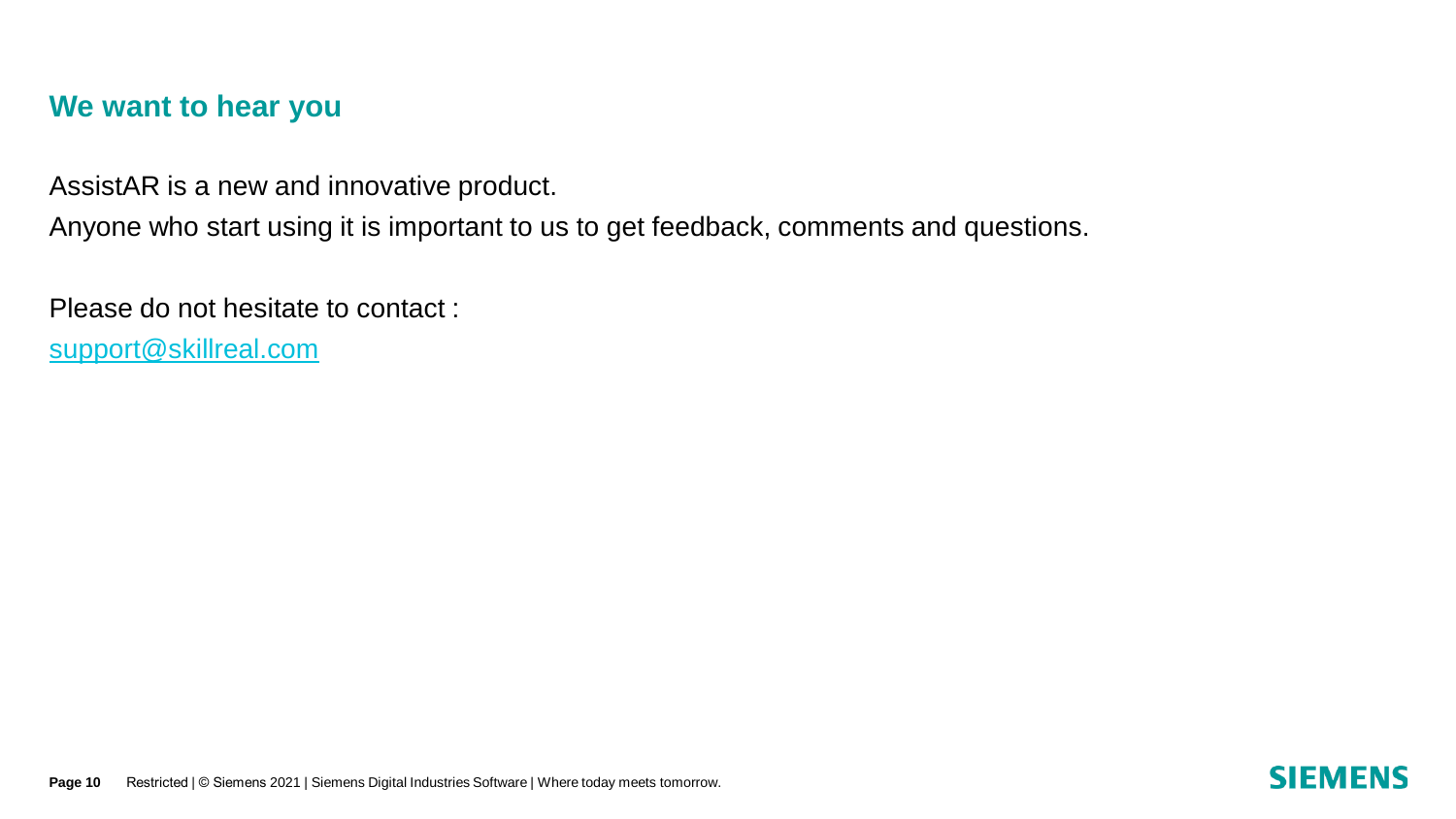#### **Windows Settings – Country or Region**

**Only in case of an** AR interruption please follow the below:

- 1. Enter your windows settings
- 2. Choose **Time &Language**
- 3. Go to Region & Language
- 4. Make sure your Region is set to US

Region & language

Country or region

Windows and apps might use your country or region to give you local content

 $\checkmark$ 

**United States**